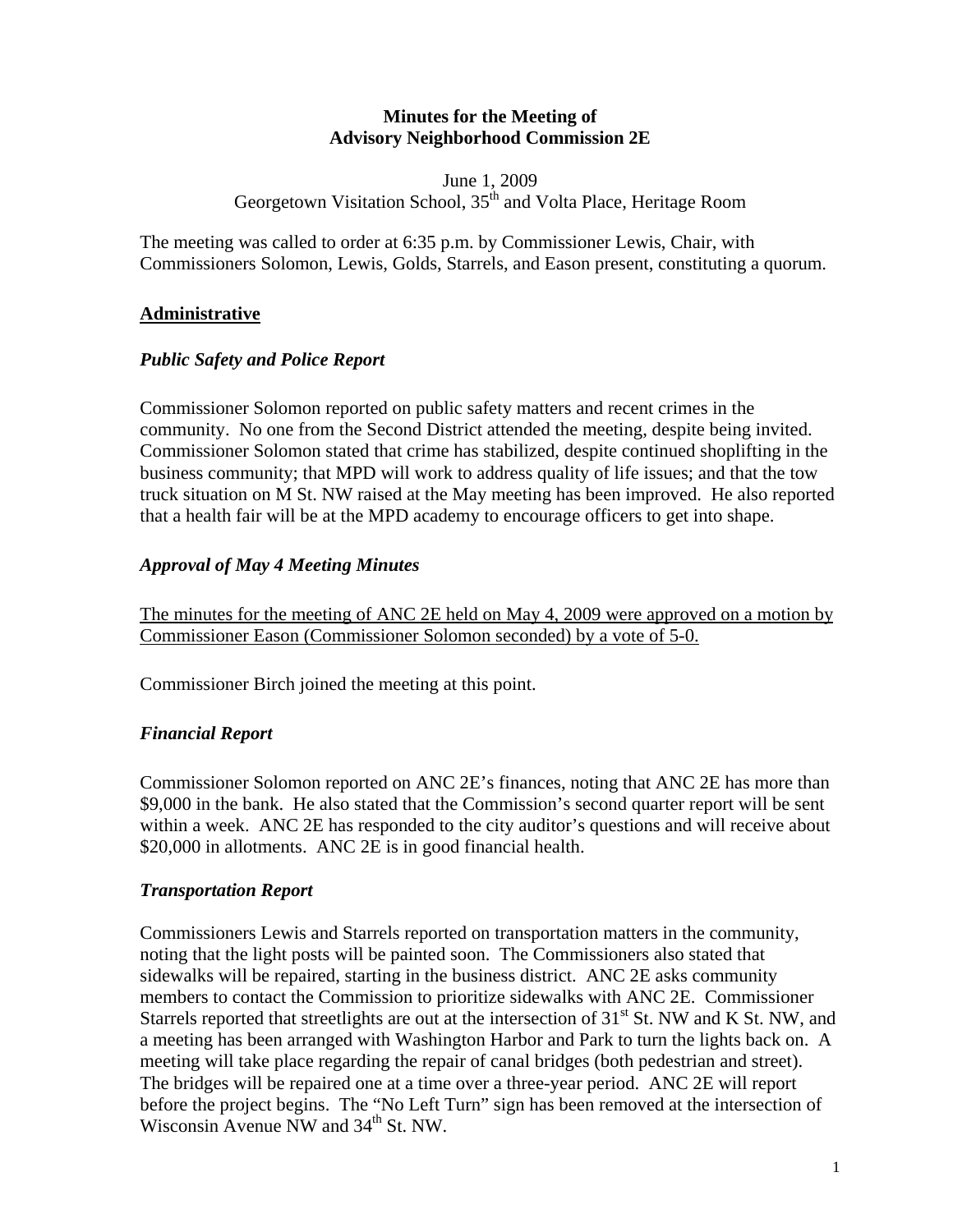## **Special Commendation**

Commissioner Lewis presented the following special commendation to former Citizens' Association of Georgetown president Denise Cunningham. Commissioner Starrels seconded the commendation, which passed unanimously.

In recognition of her dedicated and effective service to the community, ANC 2E commends Denise Cunningham. For the past two and one-half years as president of the Citizens Association of Georgetown, Denise has provided strong and inclusive leadership within the community. With exuberance, style, warmth, persistence, a keen eye for the practical and a passion for civic improvement, she has led CAG ably. Equally important, Denise has been a positive and collegial voice for cooperative efforts among all elements within our community, including residents, businesses and the university. Her leadership skills and dedication are a model for us all. We hereby acknowledge and express our appreciation and gratitude to Denise Cunningham for her outstanding service and positive impact on our community.

## **Community Comment**

The Washington, DC Police Foundation reported that a new forensics laboratory is being built. The laboratory will speed up turn around times to better aid detectives and solve crimes. A representative from Councilmember Jack Evans' office, Ruth Warner, stated that the Council will vote on the budget tomorrow, Anacostia clean-up bill (also known as the bag tax) in the near future, and the mark-up of the trash compactor bill before recess. She stated that a plan was in place with regard to the Jelleff Boys and Girls Club, but will not be included in the budget.

# **ABC Issues**

Commissioner Starrels led a discussion of current ABC matters in the community, including a discussion of the potential application of the existing Voluntary Agreement to a change in management and operations at the site of the former Georgetown Billiards, 3251 Prospect St. NW. A number of neighbors shared their concerns with this project, including noise, parking, rats and the operation of a private dining club. It was noted that this is a preliminary discussion as the new owners have yet to apply for a change in the existing voluntary agreement.

#### **Zoning and Planning**

#### *4401 Reservoir Rd., NW—Presentation regarding proposed construction at French Chancery*

Representatives from the Chancery presented their construction plans to alter their entrance. After discussion by Commissioners and community members, Commissioner Solomon made the following motion (Commissioner Eason seconded), which passed by a vote of 6-0:

ANC 2E has no objection to the concept as presented.

# *2903 Q St., NW—Application for a variance from the lot occupancy requirements*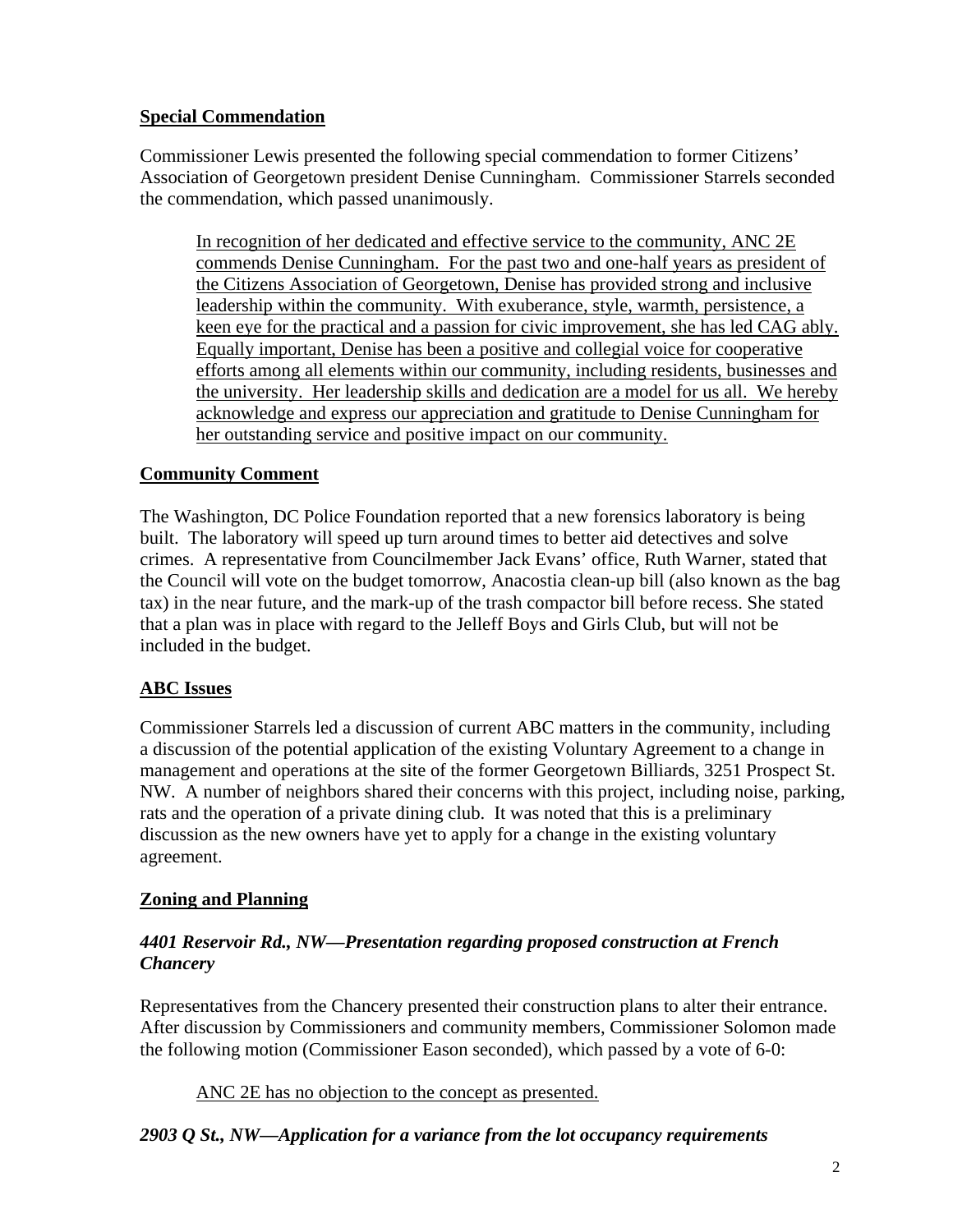No representatives from the property were in attendance to present plans to change the lot occupancy requirements. ANC 2E decided to take no action on this project.

### **Old Georgetown Board**

Commissioner Lewis recused himself from the consideration and vote of all of the following items relating to the Old Georgetown Board on the ANC 2E agenda for this meeting. Commissioner Birch chaired the meeting for consideration of the following OGB-related matters.

## *Regular Calendar*

## **Private Projects**

#### **3020 Cambridge Place, NW, OG 09-232 (HPA 09-211), Residence:**

Representatives from the property presented concept designs for a rear parking pad off the alley. After discussion by Commissioners and community members (one neighbor spoke representing a number of neighbors against the project), Commissioner Eason made the following motion (Commissioner Solomon seconded) which passed by a vote of 4-0 (Commissioner Golds abstained):

The commission finds that the proposed project creates a parking area that is inconsistent with the historic nature of the neighborhood and would have a negative impact on the adjoining properties. ANC 2E asks that the application be denied.

#### **1673 Wisconsin Avenue, NW, OG 09-254 (HPA 09-266), Commercial:**

Representatives presented concept plans for an alteration to a window opening on a new storefront. After discussion by Commissioners and community members, Commissioner Birch made the following motion (Commissioner Eason seconded) which passed by a vote of  $5-0$ :

ANC 2E does not support the concept to create a large window at 1673 Wisconsin Ave. because of a concern with a loss of historic fabric and the marker that this façade presents to this stretch of Wisconsin Ave.

#### **3279 M Street, NW, OG 09-252 (HPA 09-264), Chevy Chase Bank:**

Representatives from the bank presented plans for an alteration to the door for the ATM and a projecting sign. After discussion by Commissioners and community members, Commissioner Starrels made the following motion (Commissioner Birch seconded) which passed by a vote of 5-0:

ANC 2E does not have strong objections to the machine itself but does have an objection to the projecting sign. Hence, ANC 2E recommends that the sign not be permitted.

**1247 Wisconsin Avenue, NW, OG 09-255 (HPA 09-267), Commercial:**